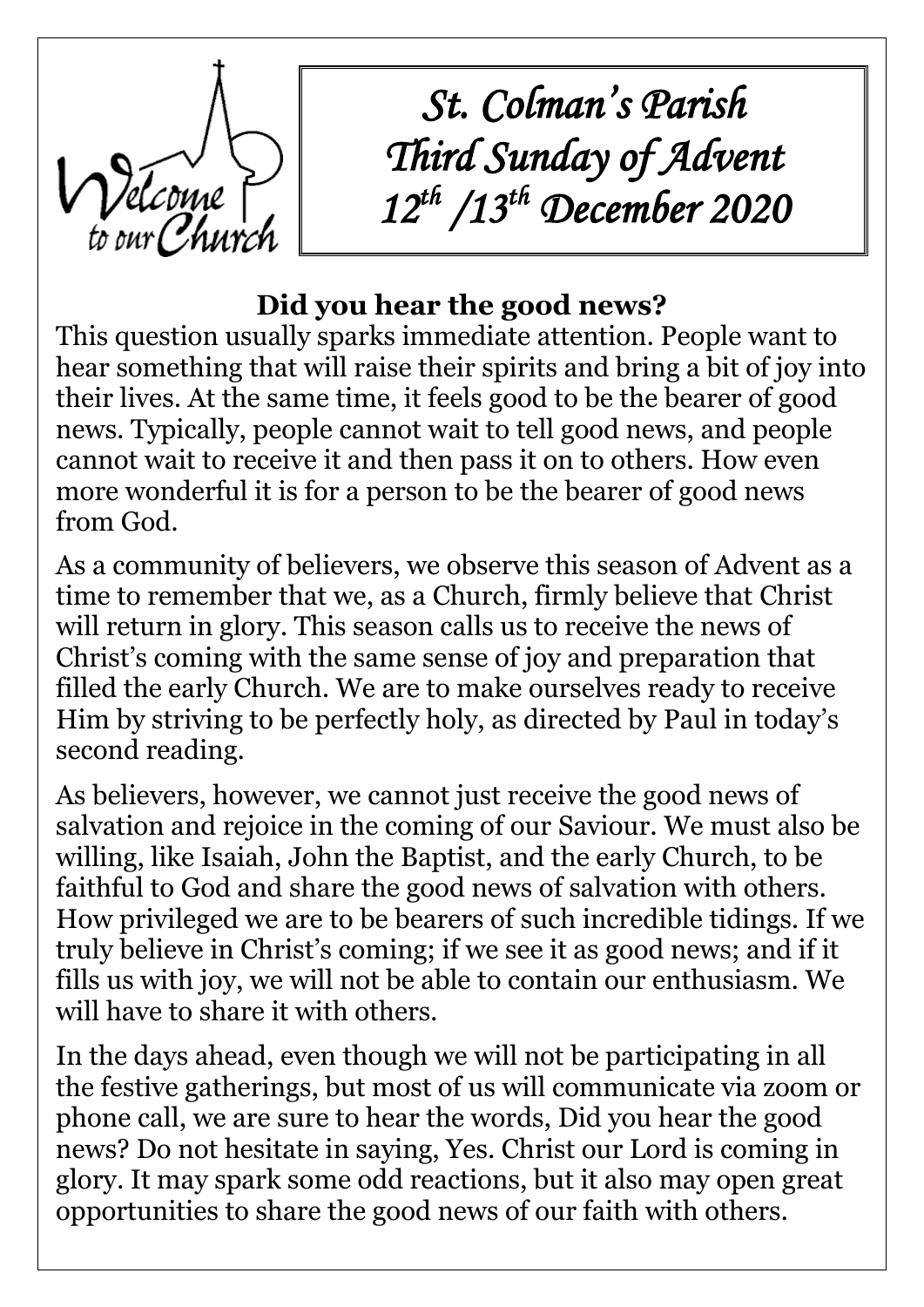**Fr. Danny Broderick (087) 9061255 Parish Residence:** 18 Ballyoughtragh Heights, Milltown **Rev. Conor Bradley (087) 3664057 Parish Office: open Tues.** & **Thurs** 9:30-12:30 **066-9767312** Email: [milltown@dioceseofkerry.ie](mailto:milltown@dioceseofkerry.ie) Website: www.milltownlistryparish.com

**Safeguarding Children: Contact No (087) 6362780**

**Death:** Please pray for **Willie Foley,** London/Dromin East  **(Brother of the late Seano Foley)**

**Baptism:** We welcome into our Christian Community  **Sophia Fleming,** Ard Na Greine

| <b>Masses &amp; Intentions</b>                                                  |        |                       |                                  |  |  |
|---------------------------------------------------------------------------------|--------|-----------------------|----------------------------------|--|--|
| Mon Dec. $14th$                                                                 |        |                       | No Mass                          |  |  |
| Tues Dec. $15th$                                                                | Listry | $7:00$ p.m.           |                                  |  |  |
| Wed. Dec. $16th$                                                                |        | Milltown 9:00 a.m.    |                                  |  |  |
| Thurs. Dec. $17th$                                                              |        |                       | No Mass                          |  |  |
| Fri. Dec. $18th$                                                                |        | Milltown $7:00$ p.m.  | Eugene & Nora Ferris,<br>Dungeel |  |  |
| Sat. Dec. $19th$                                                                | Listry | $6:00$ p.m.           |                                  |  |  |
| Sun. Dec. $20th$                                                                |        | Milltown $11:15$ a.m. | David Sheehy,<br>Rockfield       |  |  |
| <b>Eucharistic Ministers</b>                                                    |        |                       |                                  |  |  |
| Listry Saturday - Dec 19th<br><b>Marie Donnelly</b>                             |        |                       |                                  |  |  |
| Milltown – Sunday – Dec $20th$<br>Dorothy Casey & Tim Fleming<br><b>Readers</b> |        |                       |                                  |  |  |
| Listry – Saturday - Dec $19th$<br><b>Anthony Clifford</b>                       |        |                       |                                  |  |  |
| Milltown – Sunday – Dec $20th$<br><b>Family Reader</b>                          |        |                       |                                  |  |  |
| <b>Ushers</b>                                                                   |        |                       |                                  |  |  |
| Listry – Saturday – Dec $19th$<br><b>Eamonn Donnelly</b>                        |        |                       |                                  |  |  |
| Milltown – Sunday – Dec $20th$<br>Tim Fleming                                   |        |                       |                                  |  |  |
| <b>Cleaners/Sanitisers</b>                                                      |        |                       |                                  |  |  |
| Listry – Saturday – Dec 19th                                                    |        |                       | Breda O' Shea                    |  |  |
| Milltown – Sunday – Dec $20th$<br><b>Maureen Fleming</b>                        |        |                       |                                  |  |  |
|                                                                                 |        |                       |                                  |  |  |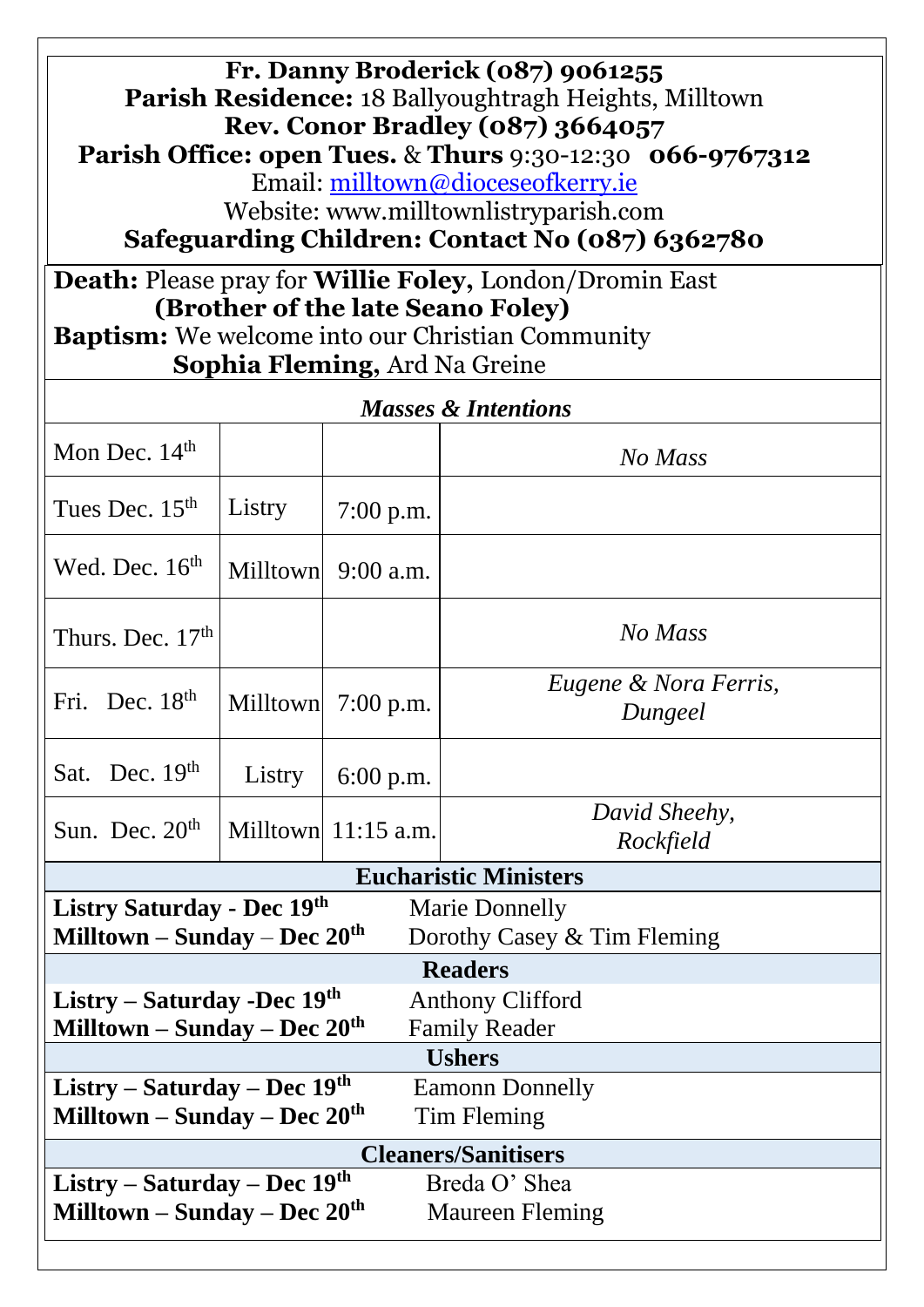**Counters: - December:** Denis O Mahony, William O' Shea, Mary O' Shea and Jim O' Shea

**The Youth 2000** Christmas E-Retreat will take place from the 18th - 20th of December. Registration is now free on [www.youth2000.ie](http://www.youth2000.ie/)

### **SAMARITANS ANNUAL CHRISTMAS COLLECTION**

Our collection will take place in all parishes on Christmas Eve and Christmas Day. Anyone unable to attend church services who wishes to donate, can do so online by accessing [www.idonate.ie/kerrySamaritans](http://www.idonate.ie/kerrySamaritans) or www.samaritans.ie/kerry

**ALONE:** Coronavirus Helpline for Older People 0818 222 024 If you have concerns or queries about Covie-19, call ALONE's dedicated support helpline everyday 8am – 8pm.

### **Sacrament of Reconciliation**

#### **Monday December 21st**

| Sacred Heart Church Milltown<br>Church of the Immaculate Conception Listry                                 | 7:00 p.m.<br>8:00 p.m.  |
|------------------------------------------------------------------------------------------------------------|-------------------------|
| <b>Christmas Masses</b><br><b>Tuesday December 22nd</b><br>Church of the Immaculate Conception, Listry     | 7:00 p.m.               |
| <b>Wednesday December 23rd</b><br>Sacred Heart Church, Milltown                                            | 9:00 a.m.               |
| <b>Christmas Eve</b><br>Church of the Immaculate Conception, Listry<br><b>Sacred Heart Church Milltown</b> | 6:00 p.m.<br>9:00 p.m.  |
| <b>Christmas Day:</b><br>The Immaculate Conception Church, Listry<br><b>Sacred Heart Church Milltown</b>   | 8:30 a.m.<br>12:15 noon |

To book a place at any of the Christmas Masses, please contact the parish mobile (087) 6326989 on Tuesday December 15th between 6pm and 9pm Only. Please give your name, contact number, the number of people in your group and the specific Mass you wish to attend. We will not be taking any bookings prior to that night. **Mass is broadcast on 106fm and all Weekend Masses will continue to be streamed online via [www.milltownlistryparish.com](http://www.milltownlistryparish.com/)**